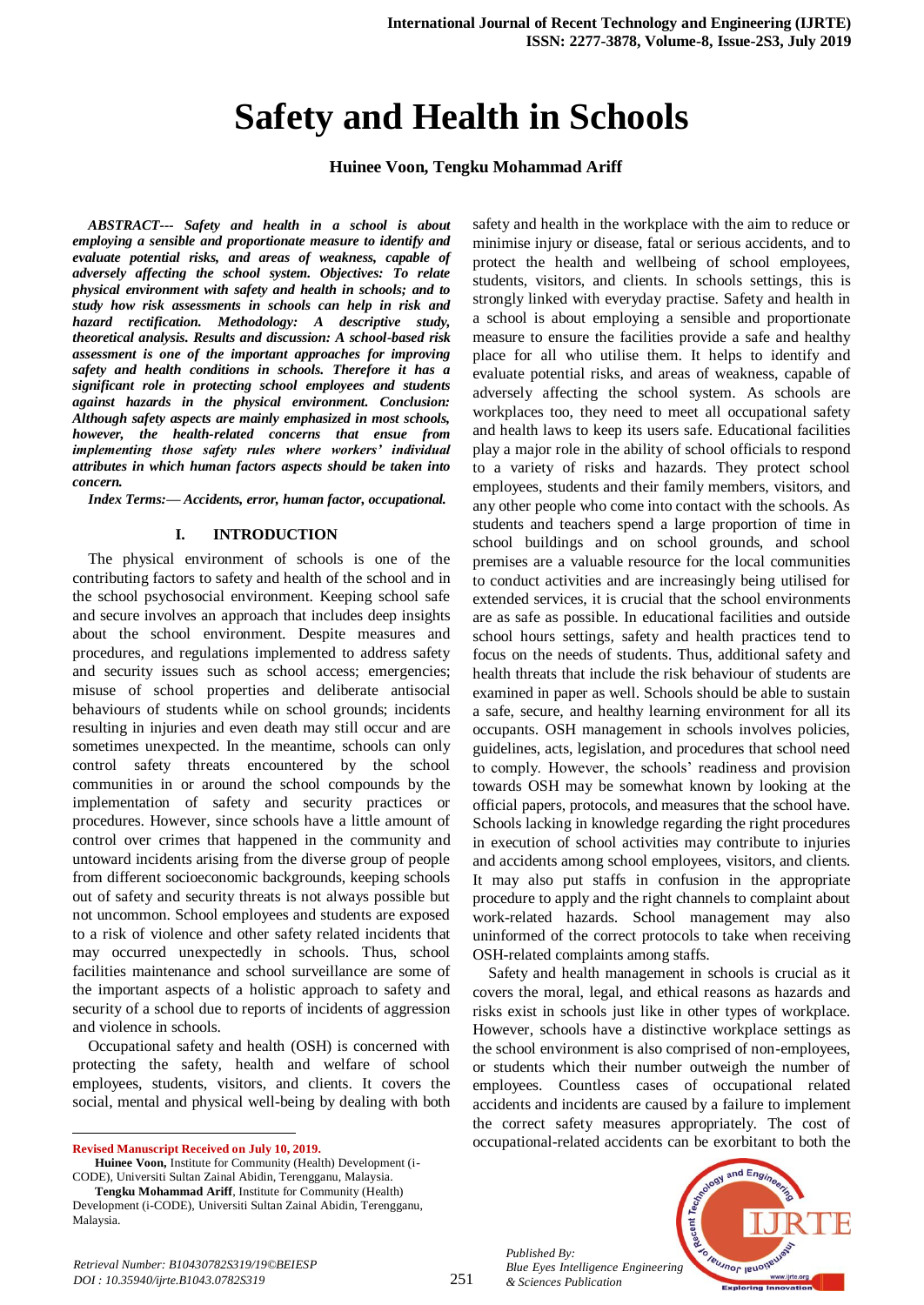accident victim and employer. Some of the consequences employers have to face are recompensing sick pay, temporary replacement of sick workers, recruiting new employees or retraining workers; repairing damages inflicted on plant, equipment, materials, and products; allocating management time to deal with accidents; having an increase in insurance premiums or legal costs; and compensating claims made by accident victims or their family members. A preventive, change-oriented, and proactive safety and health management system promotes a safer working environment and helps in the prevention of accidents and incidents. An efficient, well-planned, and accessible safety and health management system gives teachers and staffs the confident when carrying out their duties or responsibilities. Financial priorities can be determined when conducting a cautious risk assessment procedure so that resources will not be wasted. In relation to that, school employee's absences as a result of occupationalrelated injuries or ill-health can be reduced and the probability and likelihood accidents and concomitant costs can be lowered. This can contribute to an improved morale in the school among staffs, students, parents or guardians. As the number of accidents and injuries decrease, the cost for paying compensation claims can be subsequently reduced.

Safety and health in schools is linked with everyday practice and the approach of employing a sensible and proportionate measure to ensure the facilities provide a safe and healthy place for all who utilise them. It helps to identify and evaluate potential risks, and areas of weakness, capable of adversely affecting the school system. As schools are workplaces too, they need to meet all occupational safety and health laws to keep its users safe. Educational facilities play a major role in the ability of school officials to respond to a variety of risks and hazards. They protect school employees, students and their family members, visitors, and any other people who come into contact with the schools. As students and teachers spend a large proportion of time in school buildings and on school grounds, and school premises are a valuable resource for the local communities to conduct activities and are increasingly being utilised for extended services, it is crucial that the school environments are as safe as possible. In elementary education and outside school hours settings, safety and health practices tend to focus on the needs of students. Thus, additional safety and health threats that include the aspects of human factors and human errors are discussed in the paper. Schools should be able to sustain a safe, secure, and healthy learning environment for all its occupants. Therefore, safety and health are of key importance to schools. In addition, instilling awareness at an early stage is of important to create a safe and healthy workplace in schools. The objectives of the paper is to relate the physical environment with psychosocial hazards in schools; and to study how risk assessments in schools can help in psychosocial risk and hazard rectification.

# **II. MATERIALS AND METHODS**

This study was done using the qualitative research method. Document analysis was conducted where past studies and relevant documents are identified, interpreted and analysed to provide explanation and justification on the study objectives. Data were gathered from secondary sources which have consisted of academic journal papers, relevant books, magazines, periodicals, internet sources, web publications, and government releases. This approach was employed by reviewing preceding studies and available secondary resources in order to achieve the objectives of the study.

# **III. RESULTS AND ANALYSIS**

# *Objective 1: To relate physical environment with safety and health in schools*

The school environment can be described as the overall features of a school that can produce effective learning environment which made up of internal and external factors of school environments. The school's psychosocial environment describes factors that contribute to positive school climate and comprises the attitudes, feelings, values, and behaviours. It is associated with psychological safety, positive interpersonal relationships, recognition of the need and success of the individuals, and support for self-esteem development [1]. The psychosocial determinants to a safe and secure environment may include risk behaviours that can include elements of aggression and violence that can potentially influence self-esteem, encourage negative behaviours, and possibly affect the relationships and communication among the school community. In this sense, the physical school environment which provides school users with amenities that are safe, functioning, and wellmaintained is one of the determinants that can prevent the occurrence of accidents and injuries in schools; and to control the incidence of inappropriate behaviours that can negatively impact upon the school psychosocial environment. Therefore, when school is deemed a safe place by school users, an effective teaching and learning approaches can be created where the positive characteristics of the learning environment supports active learning process that offers the same opportunities and chances for participation. The school is a place where students spend a significant amount of their time at. Safety is more than just physical security and it is essential as it produces a sense of security in school that promotes learning and support

# *A. Risk Behaviour and Schools*

Risk behaviour of students may be linked to physical characteristics of schools in which physical assessments of schools may help to identify and correct vulnerabilities. A safe and engaging school environment constructs the basis for encouraging academic, social, and emotional development among students. A review by [2] presented that fear of school crime can be attributed to individual and contextual risk factors, that include both the school and the neighbourhood. Overall, it is crucial for studies on schoolrelated crime to examine both individual and environmental factors to gain an insight of the ways in which fear is produced and persisted. The school environment may raise fear of crime by intensifying the possible risk for

*Published By: Blue Eyes Intelligence Engineering & Sciences Publication* 

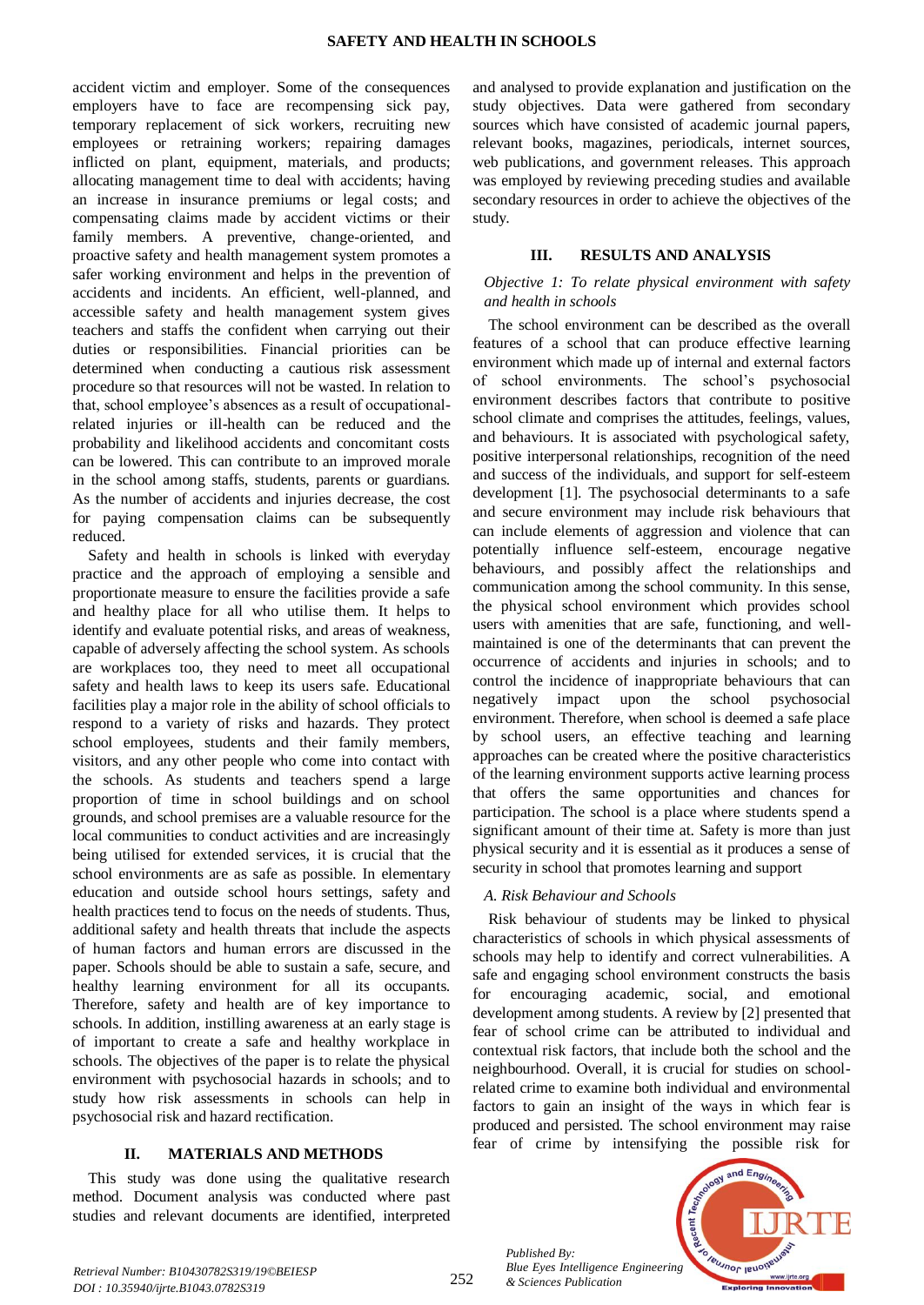victimization [3]. High academic abilities are linked with reduce rates of risky behaviours and increased rates of health-related behaviours [4]. A safe and healthy school environment encourages student engagement [5] and protects against risky behaviors [6]-[8]. Health-risk behaviors are associated to lower grades and poor educational achievement [4]. Generally speaking, risk behaviours are most probable to multiply when individual risk factors are present in an environment that tolerates or supports risk behaviour. Risk behaviours typically begin throughout the schooling years and they are regularly noticed in the school settings. Schools embody the ideal place for health promotion that aims at adolescents as it provide the opportunity to reach a large number of audiences as students spent a significant amount of time in schools [9].

Injury is a major public health issue worldwide [10], [11]. Children and adolescents are the populations which injuries occur most [10]-[12]. Injury is the major cause of deaths among adolescents than other causes, and has the highest expenditure for health care services [13], [14]. Injuries can lead to disabilities, mental illness, and deaths among children and adolescents [15]. Previous researches conducted showed an increase concerns regarding adolescent injuries and related risk behaviours [15]-[17]. School spaces that are unmonitored seem to be 'hotspots' for a number of health-risk behaviours. For instance, violent behaviours and substance use were frequently identified with spaces like hallways, stairways, restrooms washrooms, changing-rooms and vacant classrooms. Based on a systematic review by [18], aggressive behaviour and substance use are frequently a strong indicator of status and bonding at schools where students feel academically marginalised or unsafe. Positive relationships with teachers seem to be crucial in encouraging student wellbeing and reducing risk behaviour. In spite of this, some areas of schools' organisation and education policies restrict this, increasing the probability that students search for a sense of identity and social support through health-risk behaviours. Unhappiness at school can lead students to look for ways of avoiding being in the school environment either by escaping school during lunchtime or for longer unauthorized periods or through substance use. These findings could be related to [19] theory of human functioning and school organisation, in which the study outcomes looking into the function of adolescents' or students' and their activities in establishing school environments and creating health risks.

Environmental cues associated to school problems have been linked with increased levels of fear. However, the effects of these environmental cues are not constrained to only the school context. The surrounding community incivilities and crime also interprets into fear of crime in or around schools [10], [20]. Being relentless due to the fear of victimization also has major impact on health [21].

*Objective 2: To study how risk assessments in schools can help in psychosocial risk and hazard rectification*

# *B. Risk Management*

To ensure a safe and healthy work environment, it is important to identify potential safety or health risks within the school, and then eliminate or control those risks. The

implementation of a risk management approach for maintaining the safety and health of persons in the schools was to ensure that: hazards that persons may be exposed to in the schools are identified; the risks, which is the likelihood and consequence of injury or harm to a person resulting from such hazards could be determine through the assessment conducted; the risks could be eliminate or reduce. If elimination is not feasible then the alternative possible mechanisms will be considered. A workplace risk assessment is a continual, on-going process or a basic investigation of what could possibly cause harm to people in the workplace and evaluation of whether adequate safety measures are applied or whether extra precautions should be implemented to prevent injury to persons at risk, employees and members of the public. Accidents and ill health can have undesirable impact on quality of life other than affecting businesses and organisations. Insurance costs or other financial penalties increase when output is lost and machinery is damaged. In many countries, employers are legally required to assess the risks in the workplace with the purpose of preparing a plan to control these risks.

## *C. Risk Assessment in Schools*

The key features of safety and security involve the school's physical environment, security measures and safety and security policies that consist of procedural behavior aimed at responding to safety threats. Thus, this call for an approach that recognizes all aspects of creating safe environment in school that leaves no area for error and to address the gaps in the implementation of existing school safety and security measures through risk assessment can help to identify the security threats to a safe school environment. To create a holistic process, collaboration should be created with the local community as it is essential for improving school safety and security [22]. Involvement of students, teachers, parents, authorities, and nongovernmental organisations is important since safety threats at schools commonly akin to threats among the communities and hence the call for collaboration with community bodies, and allows room for community resources to be employed or utilized at schools such as assisting the school.

Initial action that helps to determine the current status of safety and security of the school should include a school environmental scanning process in which the current status of the school's physical and psychosocial environment are determined and gaps in security features and safety measures are identified. An active action and planning team or teams that comprise of school employees, parents, students, and community representatives should be established. Teams must have knowledge on the procedure carried out when examining the current status of the school's safety and security features and measures. Incidence reports, suspension or expulsions for violent behaviour, substance abuse statistics and weapon possession [22] may also be referred. This should be carried out according to the existing legislation concerning school safety and security best practices in school as highlighted

*Published By: Blue Eyes Intelligence Engineering & Sciences Publication* 

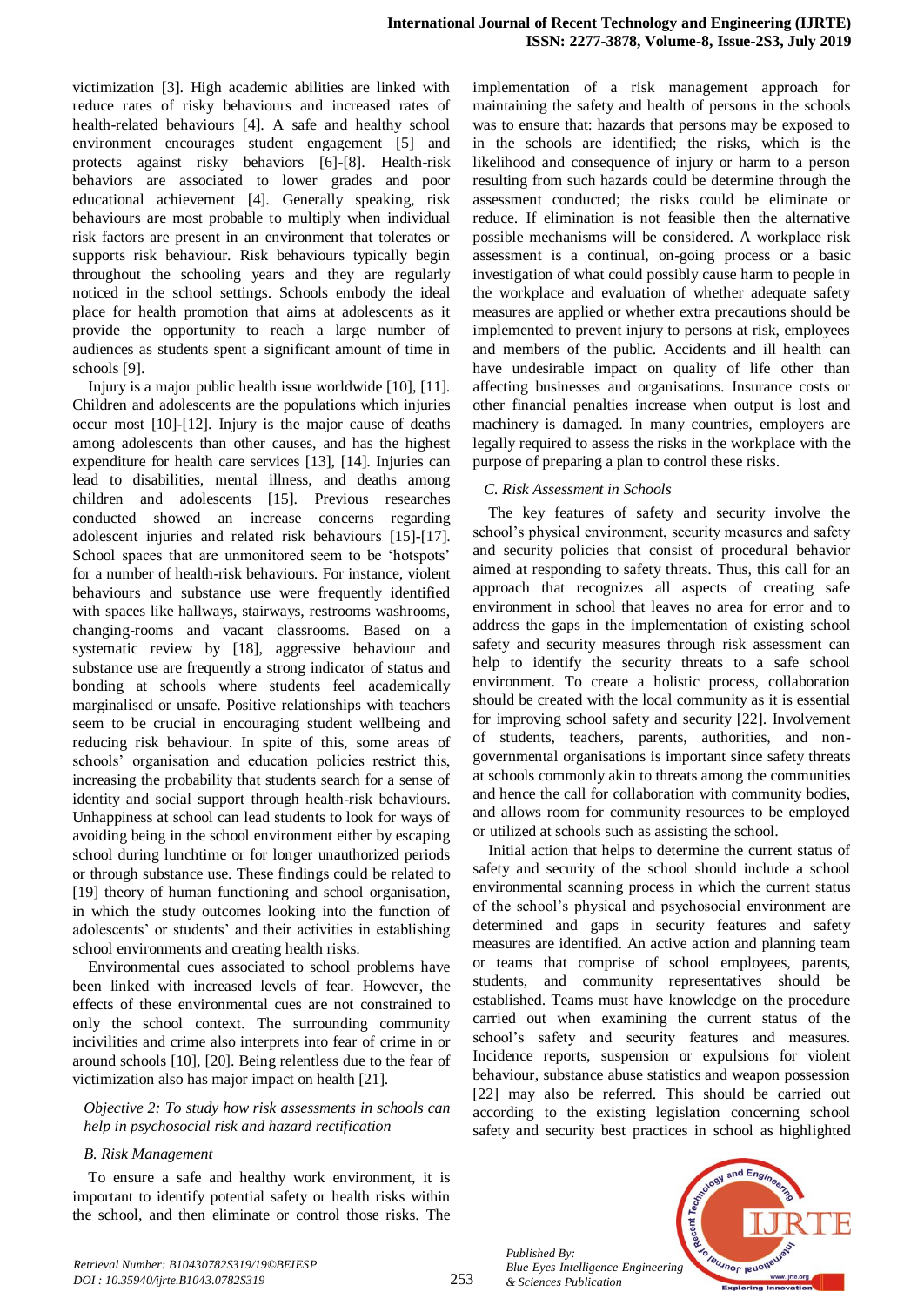and related to the physical environment aspects in schools. It then provides a database for weighing out and prioritizing decision.

A school-based risk assessment is one of the important approaches for improving safety and health conditions in schools. Therefore it has a significant role in protecting school employees and students against hazards, and at the same time complying with the laws and acts. It helps everyone centre on the risks that have potential to cause real harm the workplace, in this case, schools. International Labour Organisation [23] has introduced the general guidelines for employers, workers and their representatives on conducting workplace risk assessments. In many instances, direct measures that are simple, cheap, and effective can readily control risks in schools and ensure employees and students are protected. For example, guarded security access in at school gates, close-circuit televisions put in hidden areas of the schools, and procedures implement on the fetching and dropping of students at schools. The key to undertaking risk assessments in schools is not to complicate the process. Like most organisations, the risks in schools may already well known and the required control measures are easy to apply. Those involved in carrying out the risk assessment probably already know whether, for instance, the time which additional securities should be stationed at school gates, or the spots in schools where students are most likely to held suspicious meetings. Subsequently, schools should check that reasonable precautions are in place to avoid safety and security triggers that could results in injury and ill health. School authorities may collaborate with employees and and/or their representatives when undertaking the risk assessment providing that they are confident and understand what is going on. Above all, school employers must make sure that employees and/or their representatives participate in the process actively. They should have useful information about how the work is done that will ensure the risk assessment will be conducted in a systematic manner and is effective afterwards. But school authorities should bear in mind that employers are the one who will be responsible for seeing that the assessment is conducted properly.

When conducting the risk assessment, schools should remember that a hazard is anything that may cause harm, for examples, chemicals, sharp objects, walking on the parking lot, crossing the streets etc.; and risk is the chance that someone could be harmed by these and other hazards, together with the levels of how serious the harm could be. A well conducted school based risk assessment will contribute to the protection of school employees and students by eliminating or minimizing safety related hazards and risks and consequently improving the level of security in schools. It should also benefit schools through better organisation of working practices potentially increasing safety and security aspects in the schools. The methodology described in article is not the only way to conduct risk assessments, perhaps there are other methods that can address the safety and security issues in schools better and more appropriate to the type of risks and circumstances faced by the schools. However, this method is the most straightforward approach for assessing the safety and security levels in schools.

## *1. Identify the Hazards*

The first step to risk assessment is to identify the hazards where schools need to identify out how the security of school employees, students, and visitors could be harm. This is done by surveying the school premises and identifying the probable hazards as an unidentified hazard cannot be controlled. It is not uncommon to overlook some hazards that are present in the workplace and hazards may not be apparently obvious as human eventually got used to the same environment or settings every day. A walkthrough analysis may be done where assessors can walk around the school premises and observe what could possibly be expected to cause harm. All regular and irregular activities within or near the schools compound should be addressed and the assessment must covers the entire school. Employees or representatives should be aware of the hazards safety presented and deliver information as to how accidents can be prevented and security levels can be raise. Schools can learn from previous examples in which security has been breached in schools and may help to identify the less evident hazards. The Therefore, school safety and security are important and interconnected with the school psychosocial environment and the wellbeing of students. The purpose of hazard identification is to highlight hazards that posed significant risks to the safety and health to school users. In this stage, the situations and things that could cause death, injury, or illness were identified. Hazards concerning to certain equipment, working circumstances or activities performed were identified. Hazards commonly arise from interaction with the physical working environment; the way of performing work activities; equipment, materials and substances used; work design and management; and individual's behaviour at work. Hazards can be divided into five main categories; biological hazards, chemical hazards, physical hazards, ergonomics hazards, and psychosocial hazards.

Biological hazards can be resultant from working with animals, people, or infectious plant materials. School workplaces and activities such as laboratories, canteens, outdoor excursions, etc. may expose a person to biological hazards like blood or other body fluids; fungi/ mould; bacteria and viruses; plants; insect bites; and animal droppings. Chemical hazards can be avoided in which school physical interiors should be cleaned daily and major cleaning can be carried out in semester breaks. The use of chemical products with hazardous side effects to health should be avoided when cleaning school buildings. The risk of toxic chemical exposure and damage occurs when the hazard is not known or recognized and the correct precautions and training have not been used for the handling/storage of hazardous substances. Chemicals at schools can range from cleaning products to chemical production. Chemicals can cause injury, illness, fire or even explosions at the extreme when there is no proper handling or storage of chemicals, even if it is not in use. Chemical hazards expose a person to risk through skin contact, inhalation, and ingestion. The affect can takes place



*Published By:*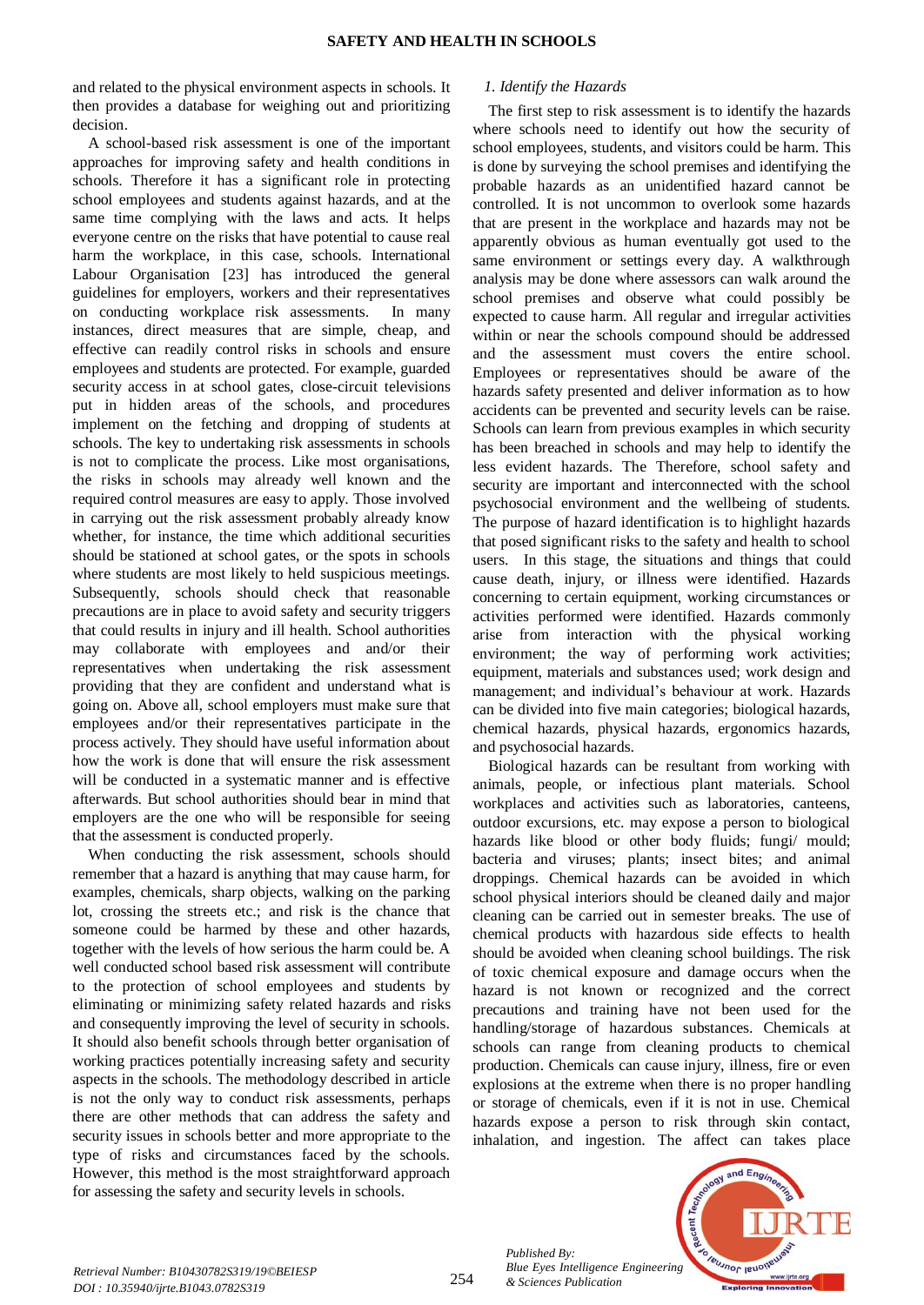immediately or after a period of prolonged exposure. Hazards may be also found in unlabeled container of acids, vapours and fumes produce from welding works; gases such as acetylene, propane, carbon monoxide and helium; flammable materials like gasoline, solvents, and explosive chemicals; and pesticides. Physical hazards cause injury, illness and death through and commonly found in substances or activities that threaten one's physical safety. Some of the common physical hazards are extreme temperature; contaminated air; mould; constant noise or radiation; and high exposure to sunlight/ultraviolet rays. The right equipment, monitoring and training should be provided; and employees should have an effective communication in the schools. Ergonomic hazards may be caused by improperly adjusted workstations and chairs that frequent lifting, poor posture, awkward and repetitive movements, frequent use of force exertions, and vibration. They may causes injuries or strains from lifting, pushing, or pulling; standing; or slips and falls. Psychosocial hazards includes stress, violence, bullying, excessive workload, intensity and pace, lack of respect, flexibility, control, social support or relations, and sexual harassment in the workplace environment. Emotional responses that arise from the interaction within the working environment can subsequently affect person's productivity or effectiveness. Resources or mediums should be available for school occupants to convey concerns related to psychosocial hazards such as regular meetings on a one-on-one basis where employees or students can voice out their concerns.

#### *2. Identify Who Might be Harmed and How*

In the second step, the people that might be harmed and how they could be harmed by the hazard is identified. This will help in determining the best measure of managing the risk such as what type of injury or ill health that might have occurred. Some employees and students have particular requirements. For instance, lone working in some areas of the schools, newly registered elementary school students, or students with disabilities may be at particular risk. Additional measures for some hazards may reduce the risk of school members being exposed to harm. Schools should also be alert of outsiders or unknown people gaining access into the school compound as strangers may easily pose as cleaners, visitors, contractors, and maintenance workers. Individuals working on these jobs in schools may not be in the school all the time and schools should take appropriate measures in ensuring that there are no mistaken identities of outsiders camouflaging as workers in schools. In addition, schools should be able to implement the correct procedures of parents picking up kids from school during school hours and the time which parents are not allowed to be in the school compounds to avoid people taking advantage of the recess time for entering into school premises. Schools should also lay out the precautions in dealing with violence or aggression among students against teachers, staff members, and other students. Schools should also be alert of wary people that gather near the school premises that could trigger violence and aggression in the schools.

## *3. Risk Assessment*

Risk assessment is the approach to determine the risk level associated with a particular hazard. The risk rating can be used to prioritise subsequent risk control measures and actions. In this phase, it is vital to recognize the characteristics of risks that could be created by a particular hazard, the consequences or severity it induces and the likelihood of it occurring. When establishing the level of risk, the experience of the person who encountered the hazard; the rate and/or time of the individual's contact with the hazard; any current controls; causal environmental factors; and pre-existing hazards should be taken into consideration.

## *4. Risk Evaluation*

After the hazards have been identified, decisions are then made to in dealing with the hazards. The safety and health risk control measures will be identified and decided on. This can be achieved by comparing what is being done with good practice in the schools by looking at the available controls and how work is organized. Assessors can then do a comparison with good practice and see whether there are additional efforts that could be done to increase the security in the schools. Aspects that should be considered are whether the hazards can be removed completely. For example, eliminate the hazard by removing thick bushy shrubs. When controlling risks, the following hierarchy of controls should be considered if possible so that harm is unlikely to occur. Sschools can select a less risky alternative such as using a less hazardous chemical; substitution of the hazard; and distribute personal protective equipment such as eyewear, gloves, and aprons to the students. Improving safety and health does not necessarily require a huge cost. Failure to take simple precautions can cost schools and school users financially and ill health resulting from accidents or injuries. Employers and employees carrying out the assessments in a team will help to make certain that any recommended risk control measures will be effective after being put in place and new hazards would not be brought in. All employees in the school must be trained in the new control measures implemented to make sure that they are used or utilized appropriately. The hazards identified are then evaluated to determine the subsequent actions that need to be performed; it requires employers to do everything possible to protect people from harm. The existing controls should be re-examine and how the safety procedure are organised to improve the level of security in the schools. Risks in schools can be approach using the hierarchy of controls which involves the use of PPE, Administrative, Engineering, Substitution, and Elimination method.

A control strategy to either eliminate or reduce the risk is developed after the hazards and the possible risks have been identified. Each OSH hazard that has been identified will be then eliminate or reduce by applying the principles of the hierarchy of control. Control strategies must be studied in the order of the hierarchy shown below to enable schools to apply the most effective control strategy that are reasonably



*Published By:*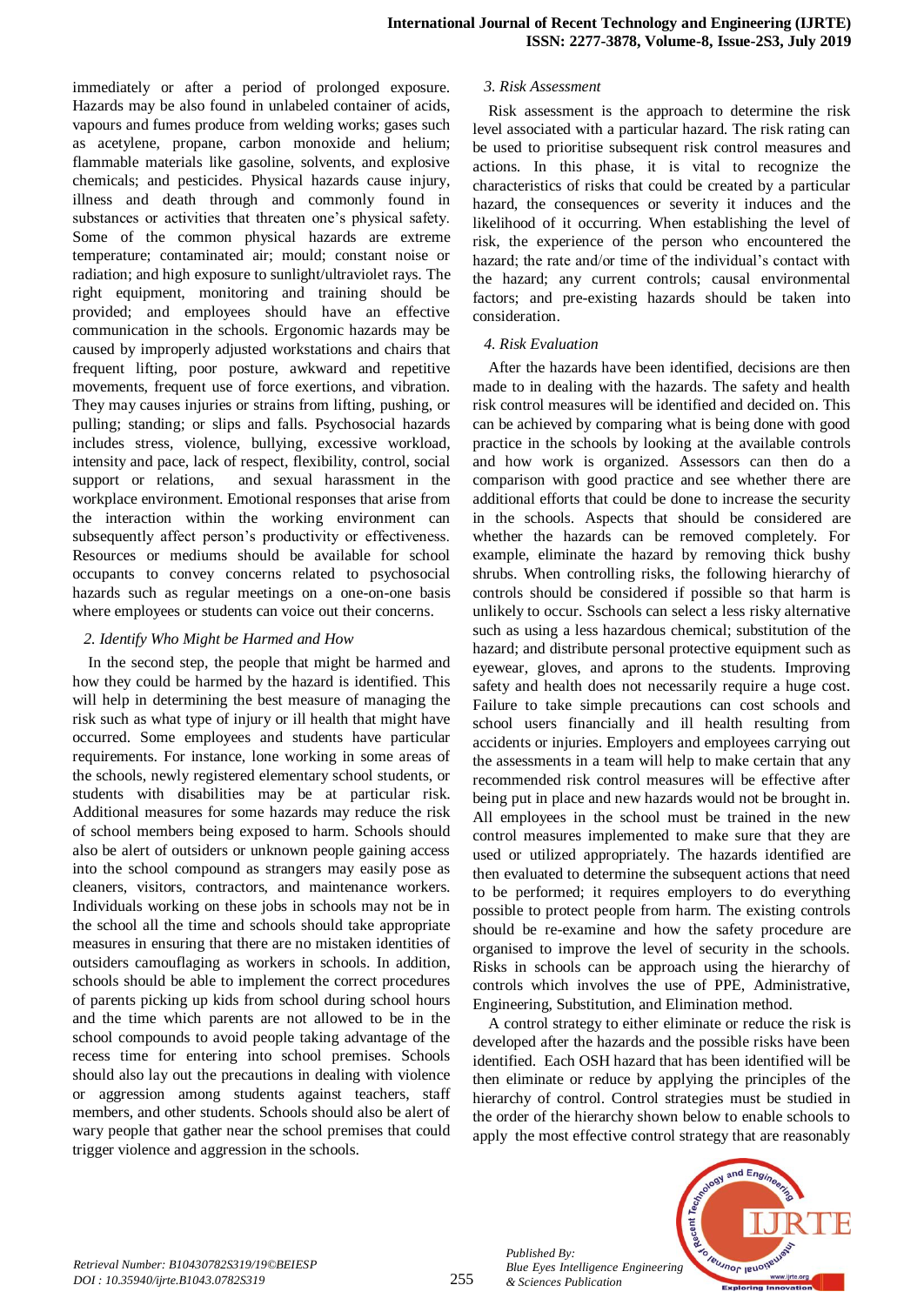feasible in the situations. Deciding on an appropriate control includes evaluating and choosing temporary and permanent controls; the applying of short-term measures to protect school users until fixed controls can be applied; and suggesting long term controls when reasonably feasible. Yet, not all control methods that is solely implemented will decrease the residual risk to an acceptable or tolerable level. In such conditions, the implementation of two or more risk controls in combination to reach the ideal risk reduction should be considered. The control method represented in the figure below is recommended to ascertain the effectiveness of control strategies.

Once hazards have been identified, a control strategy to either eliminate or control the risk is to be developed and implemented. In elimination, the hazard is completely removed. A hazardous job, tool, process, machine or substance is removed to protect members of the school. For example, removals of hazardous liquids such as bleach from places that could be easily access by anyone. If the hazard is eliminated, the level of risk is eliminated. Substitution is where changes are introduced into a work practice, substance or piece of equipment to provide a safer environment. Hazardous materials or substances are substituted for less hazardous substances. Controls should be able to protect school occupants from security hazards. In engineering approach, the design of the workplace or plant and/or environmental conditions is modified. The approach of redesign, isolation, automation; and the use of barriers, absorption, and dilution methods are applied. For example, the use of barbed fences around the school premises. In administrative approach, work procedures and methods to control the interaction between people and hazards are developed to minimise exposure to a hazard. This may include the design of safe work procedures; supervision; and education and training; housekeeping, repair, and maintenance programs; signage; labelling; policies, rules, and hygiene. For examples, procedures for visitors entering the school, using warning signs to warn school users of a hazard, or limiting exposure time to a hazard (kids should only wait in the school compound after a certain period of time when waiting to be fetched after the school hours) so they are better able to identify/report/control/avoid hazards in the workplace. School employees, teachers and students must also be trained in usage of Personal Protective Equipment and understand the limitations of those equipments.

In this stage, the actual action planning for enhancing safety and security at the schools is carried out. It is designed at securing the school, promote safety and promote a safe school environment. The action plan involves setting objectives for improvement and prioritizing areas that need to be addressed immediately and those that have to be addressed in the long-term. Past incidences, reports, and current statistics related to safety threats are crucial for prioritization of security hazards that need to be treated at this stage of planning. Goals are meant to be achievable and measurable to ensure that implementation can be executed and be monitored regularly. The best method of conducting an action plan is to ensure that inputs are collected from various school stakeholders. Prior to recommending risk controls, it should always be remembered that no new and

seemingly unrelated hazards will be created, in which this could be done by reviewing the proposed recommendations. For example, fixing barricades or fixtures on facilities can restrict access and means of escape. A single control will normally influence the likelihood or consequence of the threat occurring. Any latest update of relevant administrative controls concerning hazards should be sought from the schools. For examples, the addition or the purchased of new equipment, the existing workplace inspection checklists, and/ or safe work procedures were considered in the assessment.

## *5. Documentation of Risk Control Measures and the Timeframe*

If extra controls actions have been suggested and decided, the next action should be taken to ensure they are implemented in the schools. In this step, responsibilities are assigned to named individuals, in addition to the time frame allocated for implementation. The date of the implementation should also be recorded. Acting on the findings of the risk assessment is crucial in eliminating or minimizing safety and security related hazards and risks. New control measures may be required but schools may not have all the necessary resources to implement all at the same time. Some additional control measures can be implemented immediately with limited resource such as providing adequate supervision and security procedures etc. However, others will have to be prioritized based on the level of risk it exposes to school users. An action plan for managing the risks should include a combination of a number of considerations, for example: a number of inexpensive or straightforward measures that can be carried out immediately as short-term solutions until new reliable controls are implemented; long-term solutions to risks that are most likely to cause accidents or ill health; or with the worst potential consequences; arrangements for training workers on the high residual risk and how they should be controlled; regular checks to ensure that the control measures remain in place.

# *6. Documentation of Findings, Monitor, and Review*

The final step in the process is to review the risk controls that have been recommended after the risk assessment has been carried out. Consultation with the schools and feedback received will provide information on the application of risk controls at the school workplace level. The assessors and school management OSH nominee should to determine if the risk controls are feasible and effective in reducing the residual risk rating to a tolerable level. There will be a need for communication across the school community and the involved parties throughout this process. This requires continuous monitoring and evaluation of the effectiveness of measures that have been put in place. As there will be more direct smaller and specific plans that address certain issues and areas of safety and security, continuous monitoring and evaluation is key to ensure that an implementation is carried out accordingly and the effectiveness of the implementation is evaluated. Therefore,



*Retrieval Number: B10430782S319/19©BEIESP DOI : 10.35940/ijrte.B1043.0782S319*

*Published By:*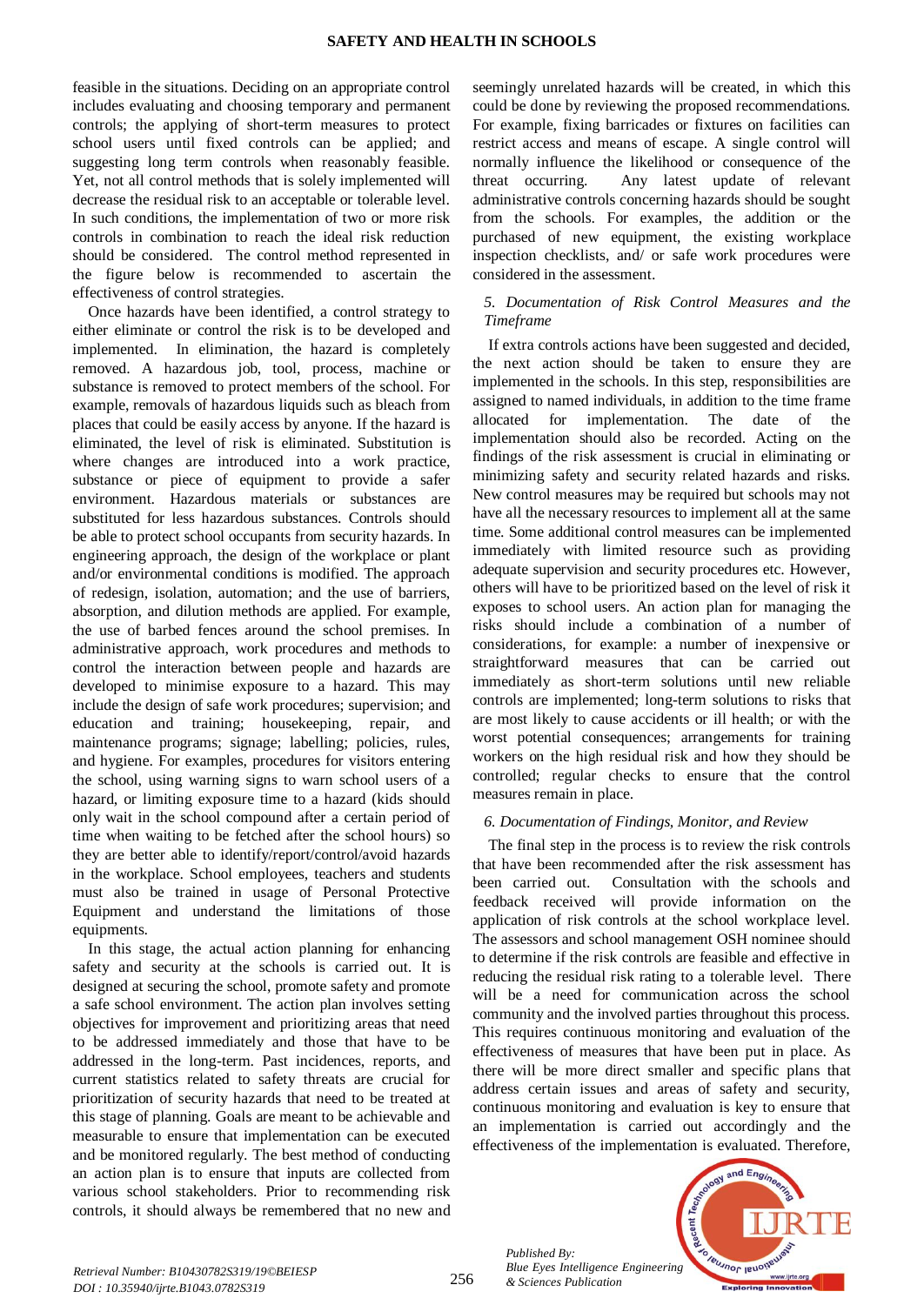documentation, records, and feedbacks of implementation, monitoring, and evaluation process are necessary to keep track of the effectiveness of the safety measures. In order to monitor the effectiveness of the control measures implemented, some workplace inspection arrangements would be necessary. Assessors may identify in step 3 the must to carry out daily/weekly/ monthly workplace inspections as one of the necessary control measures. Workplaces may not remain the same as new equipment, substances, and procedures may be introduced and placed in and this could cause in new hazards being created. As for that reason, review is conducted on a continuously to formally evaluate whether the assessment is still valid. This will help to check whether occupational safety and health standards are improving, or at least not worsen. Assessors should examine the risk assessment again and see whether there should be any changes after the measures have been introduced and additional controls are still required for improvement. Also, other or new identified issues, or weaknesses in occupational safety and health management identified in accident or near miss investigations should be considered in the review. To sum up, the risk assessment should always stays up to date. If there is a significant change during the year, the risk assessment should be check immediately and, if needed, revise it. It is best to review the risk assessment when there are changes in planning. This helps to make sure that new hazards are not brought in and suitable control measures are in place [23].

# **IV. DISCUSSION**

Emotional and physical safety is defined as the freedom from actual and perceived emotional or physical harm. Actual and perceived safety in the school environment enable and help students to pay attention continuously enables analytical reasoning and effective communication during the learning process. Safety in schools can contribute to better academic performance and lowered the number of incidents related to violence and aggression. On the contrary, students' self-confidence, motivation, commitment, attendance, and grades are negatively affected when they feel unsafe in school [24]. Creating a safe and secure school environment involves a holistic approach or implementation of measures that not only addresses negative risk behaviours such as violence and bullying, but also the built environment of the infrastructure which may encourages the likehood of these events from occurring. Addressing the physical environment of the school lays the foundation for dealing with psychosocial threats that usually take place in schools. Thus, it is imperative to take in a balanced view of the school safety and security with regards to the physical and psychosocial environment. Focus in applying school safety and security measures may calls for the need of a holistic approach from all stakeholders, which it may requires a continuous monitoring and evaluation feedback that facilitates the process of planning and improvement. Schools should be an environment that helps students to develop and achieve the maximum potential of their abilities. The role of schools as academic institutions that promote healthy environments may support students' academic, social, and emotional growth [25]. Further studies of this relationship would increase the understanding of

those associations and experiences within schools. It needs an overall approach of all relevant physical attributes or areas of the school's built environment in the socialization processes. Approaches to investigate the influence of the built environment and student outcomes mostly emphasize on one particular physical parameter in the school environment without wider effect on students' overall experience in the schools. Efforts to align the design of the built environment will help to form a positive, safe, and secure environment for students' social and emotional academic development. This will require relevant stakeholders, policy makers, all relevant parties to implement a holistic approach. For instance, being safe in areas in the schools susceptible safety and security issues and student misbehaviours [26].

## **V. CONCLUSION**

An analysis of the safety and health hazards in the schools is crucial to the practice of planning, management and the operation of an organisation. Positive changes in the school working environment by which substandard act and working condition are recognised before corrective actions are developed and implemented. Recommendations on risk and hazard control measures should be suggested based on the utilisation of several resources when implementing, maintaining, and reviewing OSH risk and hazard control measures in the schools in order to be effective. OSH hazards are routinely identified by conducting a consultation with relevant persons from the schools, including reviewing existing OSH hazards and, new hazards that may be presented when work practices, circumstances, or premises changed. However, the human factors and human error in perceiving hazards may reduce the overall effectiveness of a particular safety measure.

#### **REFERENCES**

- 1. International Labour Organization (ILO), A 5 step guide for employers, workers and their representatives on conducting workplace risk assessments. 2013, Available: http://www.ilo.org/safework/info/publications/WCMS\_23288 6/lang--en/index.htm.
- 2. K. Swartz, B. W. Reyns, B. Henson, and P. Wilcox, "Fear of in-school victimization: Contextual, gendered, and developmental considerations," Youth Violence and Juvenile Justice, 9(1), 2011, pp. 59-78.
- 3. C. J. Schreck, and J. M. Miller, "Sources of fear of crime at school: What is the relative contribution of disorder, individual characteristics, and school security?" Journal of School Violence, 2(4), 2003, pp. 57-79.
- 4. Centers for Disease Control and Prevention (CDC), Health and Academic Achievement Overview. Georgia: National Center for Chronic Disease Prevention and Health Promotion, 2014.
- 5. R.W. Blum, C. McNeely, and J. Nonnemaker, "Vulnerability, risk, and protection," Journal of Adolescent Health, 31(1), 2002, pp. 28-39.
- 6. D. E. Bontempo, and A. R. d'Augelli, "Effects of at-school victimization and sexual orientation on lesbian, gay, or bisexual youths' health risk behavior," Journal of Adolescent Health, 30(5), 2002, pp. 364-374.

*Published By: Blue Eyes Intelligence Engineering & Sciences Publication* 



*Retrieval Number: B10430782S319/19©BEIESP DOI : 10.35940/ijrte.B1043.0782S319*